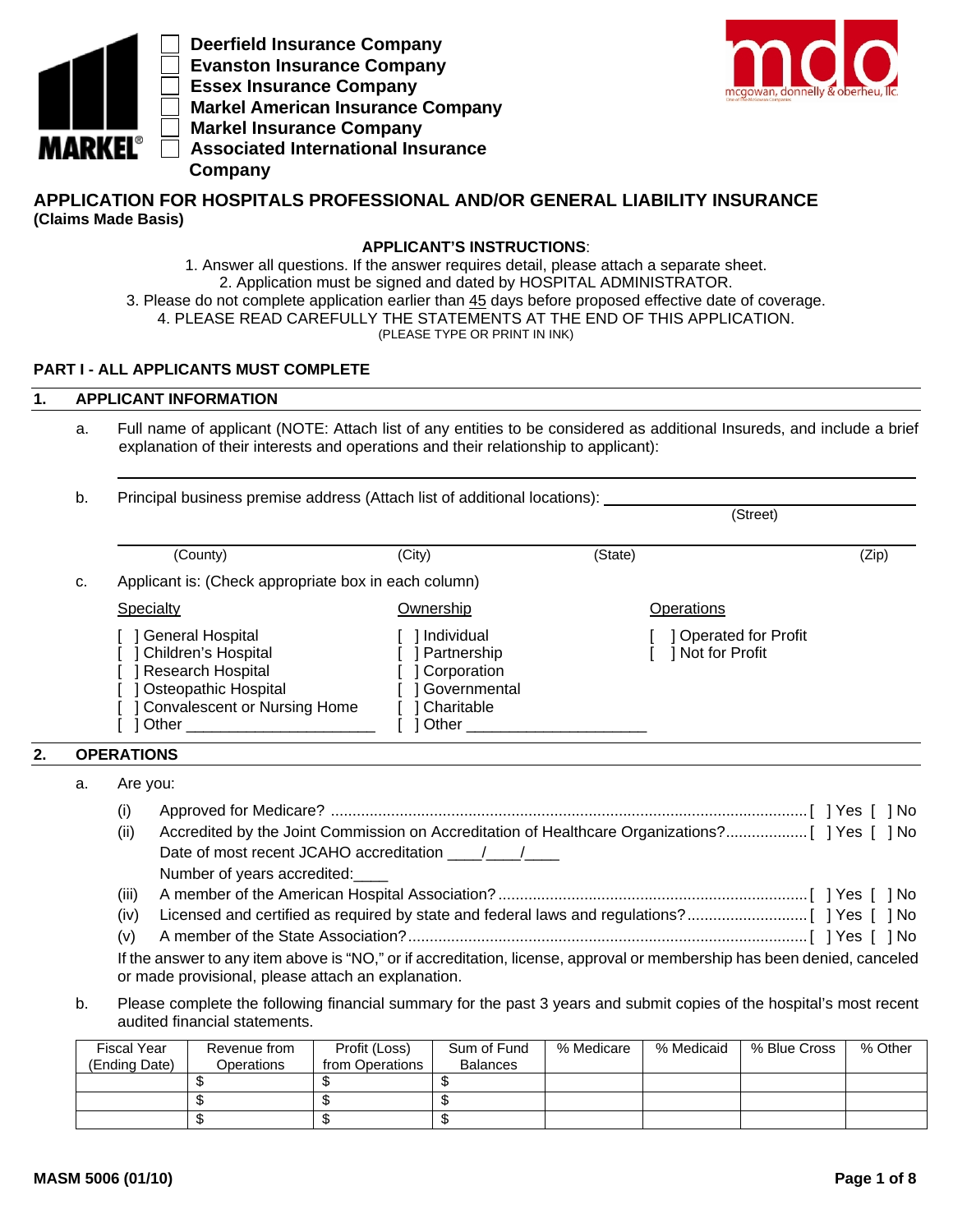|  |  |  |  |  | Please estimate number of upcoming year: |
|--|--|--|--|--|------------------------------------------|
|--|--|--|--|--|------------------------------------------|

|  | (a) Average daily occupied beds --short-term beds |  |  |  |  |
|--|---------------------------------------------------|--|--|--|--|
|--|---------------------------------------------------|--|--|--|--|

- (b) Average daily occupied beds --long-term beds \_\_\_\_\_\_ Total number of C-Sections
- (c) Average daily occupied beds --bassinets \_\_\_\_\_\_\_\_\_\_\_\_\_\_\_ (k) Total heliport landings per year
- (d) Total emergency department visits\* \_\_\_\_\_\_\_\_\_\_\_\_\_ (l) Total helicopter flights per year
- (e) Total other outpatient visits\*
- (f) Total home health visits
- (g) Total inpatient surgical procedures
- (h) Total outpatient surgical procedures
- (i) Total number surgical (inpatient and outpatient): Bassinets:
	- (a) Weight reduction
	- (b) Sex change
	- (c) Experimental \_\_\_\_\_
- (i) Total number of births
	-

| No. of Licensed Beds:    |  |
|--------------------------|--|
| Short term:              |  |
| Long term:               |  |
| $D_{\alpha\alpha\alpha}$ |  |

\*Use visits rather than occasions of service. For example, a patient referred to the hospital by a physician for a laboratory test and an x-ray would be counted as one visit, but two occasions of service. A visit is a threshold crossing which may involve multiple occasions of service from more than one clinical department.

- d. Do you advertise your professional services in any manner (other than a listing in a telephone directory)? ..... [ ] Yes [ ] No If yes, attach a copy of ALL of your advertisements and/or scripts. Please indicate total annual expense for all advertising: \$ \_\_\_\_\_\_\_\_\_\_\_\_\_\_\_\_\_\_\_\_\_.
- e. Is the Applicant a "Covered Entity" under the Health Insurance Portability and Accountability Act of 1996 (HIPAA) Privacy Rule? ..................................................................................................................................................... [ ] Yes [ ] No

If yes,

- (i) Has the Applicant implemented procedures to comply with the HIPAA Privacy Rule? .................... [ ] Yes [ ] No
- (ii) Provide the name and title of the Applicant's Privacy Officer.

Our Business Associate Agreement is available at www.markelcorp.com. This is the only Business Associate Agreement we will recognize.

#### **3. SERVICES**

a. Please check all that apply:

| <b>Abortion Clinic</b><br>No. Of procedures<br>Ambulance<br><b>ACLS Provider</b><br><b>Ambulatory Care Clinics</b><br><b>Blood Bank</b><br><b>Burn Unit</b><br>CCU<br>No. of beds<br><b>Chemical Dependency</b><br>Chemotherapy<br>Day Care<br>No. of children<br>No. of adults<br>Dental<br><b>Dialysis</b><br>Durable Medical | <b>Emergency Services</b><br><b>Freestanding Emergency</b><br><b>Services</b><br><b>Genetic Counseling</b><br>Heliport*<br><b>Helicopter Service</b><br><b>HMO Affiliation</b><br>Home Health Care<br>Hospice<br><b>ICU</b><br>No. Of beds<br><b>Intermediate Care</b><br>Laundry<br><b>Neonatal ICU</b><br>No. Of beds<br>Nuclear Medicine<br><b>Nursery</b> | Occupational Therapy<br>Oncology<br>Open Heart Surgery<br><b>Operating Room</b><br>Organ Bank<br><b>Other Alternative</b><br><b>Health Care</b><br>Orthopedics<br>Pathology<br>Pediatrics<br>Pharmacy<br><b>Physical Fitness</b><br>Center<br><b>Physical Therapy</b><br><b>PPO</b><br><b>Psychiatric Unit</b><br>No. Of beds | Rehabilitation<br>Cardiac<br><b>CNS</b><br>Respiratory<br>Therapy<br>Restaurant<br>Same Day Surgery<br>Self Care<br><b>Skilled Nursing</b><br>Care<br><b>Training Program</b><br>$Type_\_$<br>Transplants<br><b>Trauma Center</b><br><b>Wellness Center</b> |
|---------------------------------------------------------------------------------------------------------------------------------------------------------------------------------------------------------------------------------------------------------------------------------------------------------------------------------|---------------------------------------------------------------------------------------------------------------------------------------------------------------------------------------------------------------------------------------------------------------------------------------------------------------------------------------------------------------|-------------------------------------------------------------------------------------------------------------------------------------------------------------------------------------------------------------------------------------------------------------------------------------------------------------------------------|-------------------------------------------------------------------------------------------------------------------------------------------------------------------------------------------------------------------------------------------------------------|
| <b>Equipment Service</b>                                                                                                                                                                                                                                                                                                        | <b>Obstetrics</b>                                                                                                                                                                                                                                                                                                                                             | Radiology                                                                                                                                                                                                                                                                                                                     |                                                                                                                                                                                                                                                             |
| * Is the Heliport FAA approved? [ ] Yes [ ] No                                                                                                                                                                                                                                                                                  |                                                                                                                                                                                                                                                                                                                                                               |                                                                                                                                                                                                                                                                                                                               |                                                                                                                                                                                                                                                             |
|                                                                                                                                                                                                                                                                                                                                 |                                                                                                                                                                                                                                                                                                                                                               |                                                                                                                                                                                                                                                                                                                               |                                                                                                                                                                                                                                                             |
| b.<br>Non-Physician Support Personnel*<br>Physician Assistant                                                                                                                                                                                                                                                                   | Employed #<br>of persons                                                                                                                                                                                                                                                                                                                                      | Contracted #<br>of persons                                                                                                                                                                                                                                                                                                    |                                                                                                                                                                                                                                                             |

| <b>Physician Assistant</b> |  |
|----------------------------|--|
| Psychologist               |  |
| RN                         |  |
| I PN                       |  |
| <b>Nurse Practitioner</b>  |  |
| CRNA                       |  |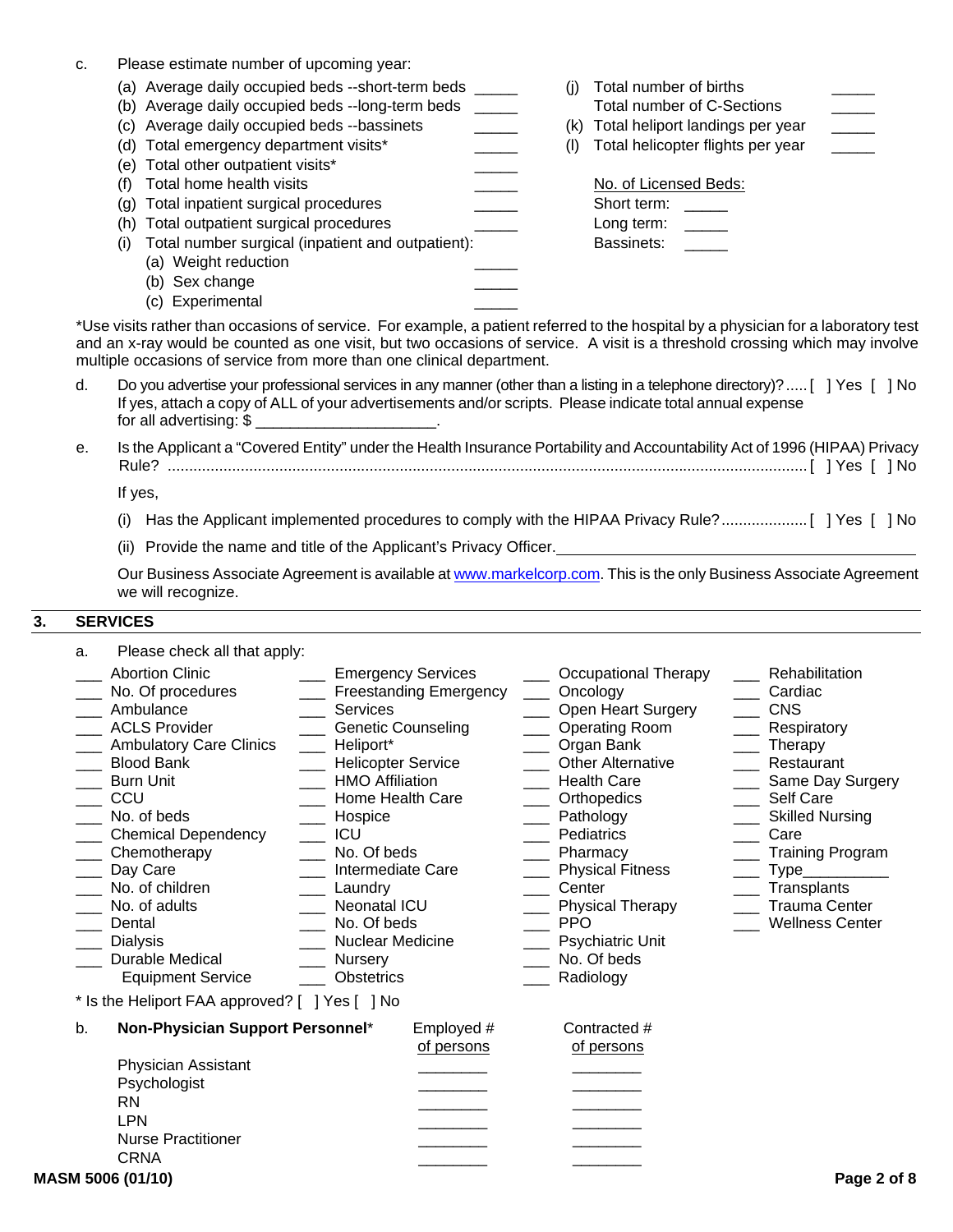|                                      | Employed #<br>of persons | Contracted #<br>of persons |
|--------------------------------------|--------------------------|----------------------------|
| Lab Technician                       |                          |                            |
| X-Ray Technician                     |                          |                            |
| <b>Radiation Therapists</b>          |                          |                            |
| Nuclear Medicine Technicians         |                          |                            |
| <b>Physical Therapists</b>           |                          |                            |
| <b>Pharmacists</b>                   |                          |                            |
| <b>Respiratory Therapists</b>        |                          |                            |
| <b>Emergency Medical Technicians</b> |                          |                            |

\*NOTE: Be sure to include the support personnel in the figures as "Contracted," if they are employees of the physician and on your premises.

 c. **Other Non-Physician Professionals**: List on Separate Sheet (i.e., Reg. Dietician, Social Worker, Patient Rep., Med. Records-RPA/ART)

#### **PART II - COMPLETE ONLY IF PROFESSIONAL LIABILITY COVERAGE IS DESIRED**

|    | <b>ADMINISTRATIVE PROCEDURES</b>                                                                               |
|----|----------------------------------------------------------------------------------------------------------------|
| a. |                                                                                                                |
| b. | Patient Consent - Are admission consent, operation permit and release forms signed by patients? [ ] Yes [ ] No |
| c. | Are Nursing Charts maintained, including hospital record of patients' condition at discharge? [ ] Yes [ ] No   |
| d. |                                                                                                                |
| е. |                                                                                                                |
|    | If no, please attach explanation.                                                                              |
| g. |                                                                                                                |

 h. Provide name and title of individual responsible for reviewing incident reports and determining whether corrective action is necessary:

## **2. STAFF PRIVILEGES**

- a. Are credentials for new staff doctors checked and approved prior to granting staff privileges? ............. [ ] Yes [ ] No If yes, by whom? \_
- b. Describe your **verification process** for all employed and attending physicians' degrees and experience:

| c. |                                                                                                      |  |  |
|----|------------------------------------------------------------------------------------------------------|--|--|
| d. | If yes, please explain on separate sheet.                                                            |  |  |
| е. | Is all staff doctors' work evaluated by the department chief in accordance with a written evaluation |  |  |
|    | Describe your peer review process for physicians: ______________________________                     |  |  |
|    |                                                                                                      |  |  |
| g. | If yes, what are the minimum limits of liability that are required? \$                               |  |  |
|    | NOTE: PLEASE ATTACH A COPY OF THE BY-LAWS                                                            |  |  |

h. How often are the certificates of insurance audited to assure continued compliance?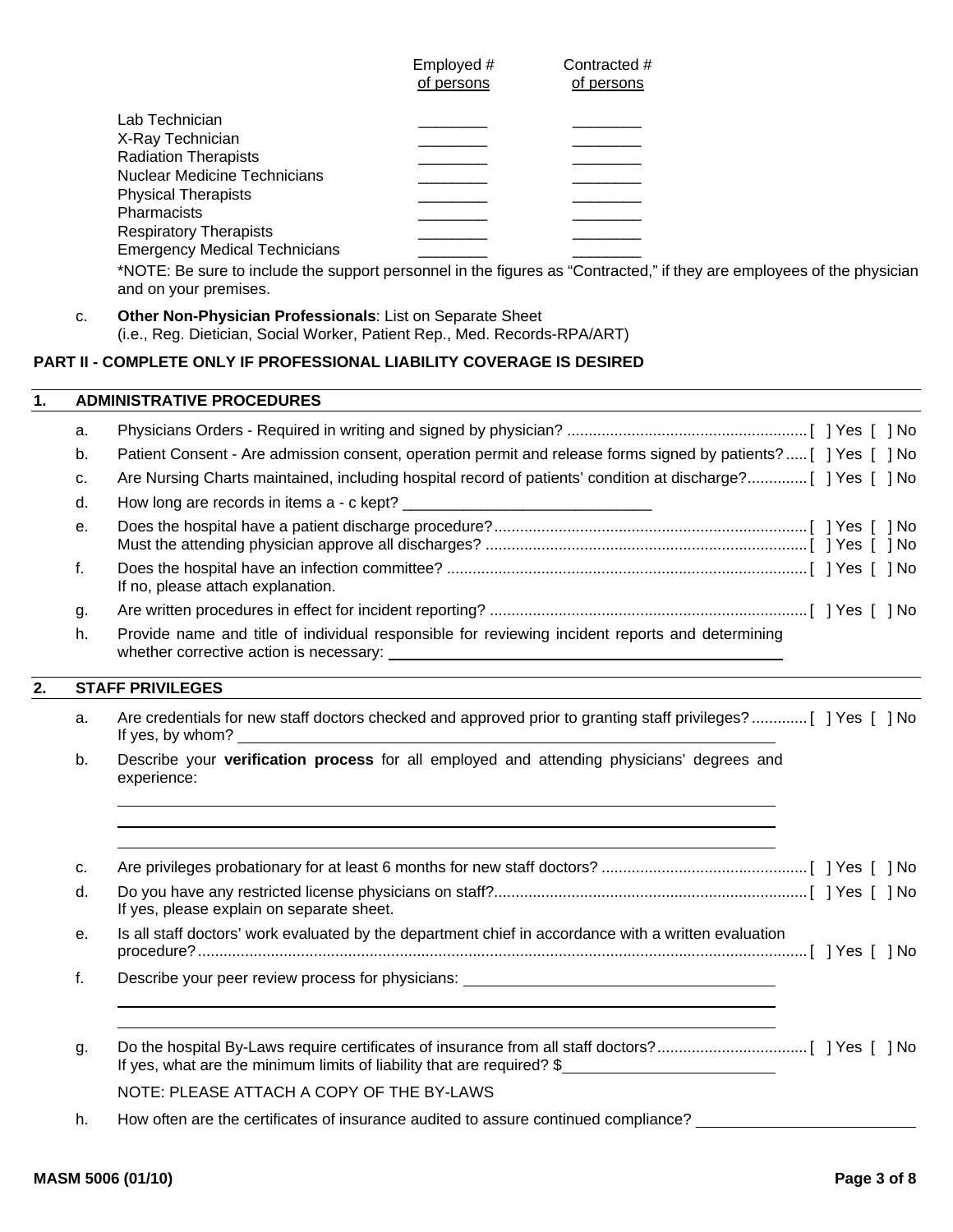# **3.**

| 3. |    | <b>ANESTHESIA</b>                                                                                                                                                           |                                                                                  |
|----|----|-----------------------------------------------------------------------------------------------------------------------------------------------------------------------------|----------------------------------------------------------------------------------|
|    | a. | If yes, does the contract group furnish the applicant with hold-harmless agreement(s) and                                                                                   |                                                                                  |
|    | b. |                                                                                                                                                                             |                                                                                  |
|    |    | If yes, complete the following:                                                                                                                                             |                                                                                  |
|    |    | How many anesthesiologists are employed? ______________<br>(i)                                                                                                              |                                                                                  |
|    |    | (ii)                                                                                                                                                                        |                                                                                  |
|    |    |                                                                                                                                                                             |                                                                                  |
|    |    | Number of RNs employed who are licensed to administer anesthesia: ______________<br>(iii)                                                                                   |                                                                                  |
|    |    | (iv)                                                                                                                                                                        |                                                                                  |
|    |    | (v)                                                                                                                                                                         |                                                                                  |
|    |    | Describe procedures for storage of anesthetics: ________________________________<br>(vi)                                                                                    |                                                                                  |
| 4. |    | <b>EMERGENCY ROOM</b>                                                                                                                                                       |                                                                                  |
|    | а. | Is the emergency room:                                                                                                                                                      |                                                                                  |
|    |    | (i)                                                                                                                                                                         |                                                                                  |
|    |    | (ii)                                                                                                                                                                        |                                                                                  |
|    |    | If the emergency room is operated by others, is separate insurance maintained and a<br>(iii)                                                                                |                                                                                  |
|    |    | Note: Please attach a copy of the agreement or certificate.                                                                                                                 |                                                                                  |
|    | b. | Is the emergency room equipped with the following on a 24-hour basis:                                                                                                       |                                                                                  |
|    |    | (i)                                                                                                                                                                         |                                                                                  |
|    |    | (ii)                                                                                                                                                                        |                                                                                  |
|    |    | (iii)                                                                                                                                                                       |                                                                                  |
|    |    | (iv)                                                                                                                                                                        |                                                                                  |
|    |    | (v)                                                                                                                                                                         |                                                                                  |
|    |    |                                                                                                                                                                             |                                                                                  |
|    |    |                                                                                                                                                                             |                                                                                  |
|    |    | (viii) X-ray machine capable of accommodating an unconscious patient in any position?[ ] Yes [ ] No                                                                         |                                                                                  |
|    | c. |                                                                                                                                                                             |                                                                                  |
|    | d. | What are the minimum qualifications required of the senior medical professional in the<br>emergency room (Surgeons, G.P., Resident, Intern, Nurse)? _______________________ |                                                                                  |
|    | е. | If no, please attach explanation.                                                                                                                                           |                                                                                  |
|    | f. | If yes, attach a copy of the list. If no, attach explanation.                                                                                                               | ,我们也不会有什么。""我们的人,我们也不会有什么?""我们的人,我们也不会有什么?""我们的人,我们也不会有什么?""我们的人,我们也不会有什么?""我们的人 |
| 5. |    | <b>RADIOLOGY</b>                                                                                                                                                            |                                                                                  |
|    | a. | Number of annual x-ray exposures for diagnosis ________; for treatment _________.                                                                                           |                                                                                  |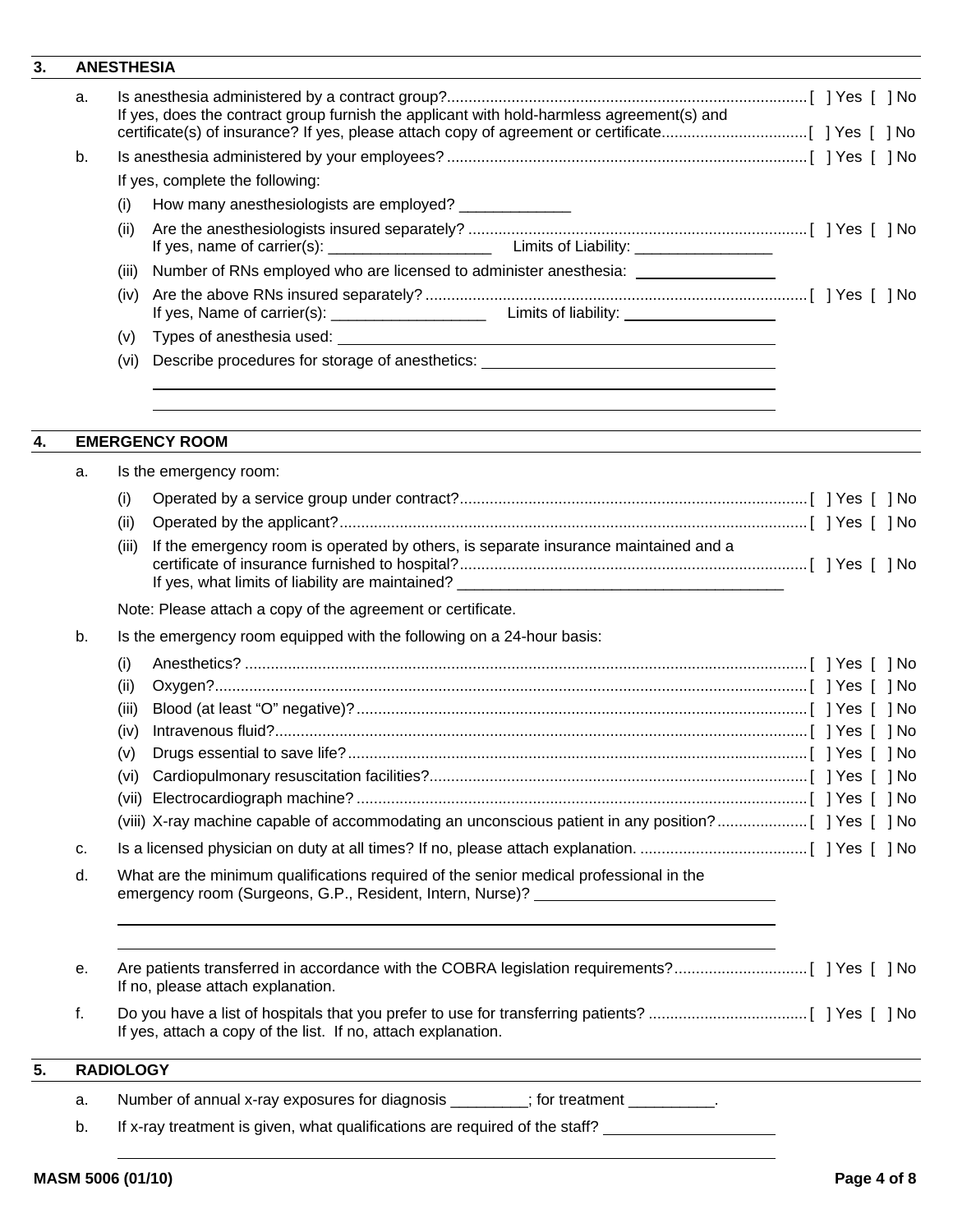|    | C. |                                                                                                  |  |
|----|----|--------------------------------------------------------------------------------------------------|--|
|    |    |                                                                                                  |  |
|    | d. | What is the type and frequency of tests for stray x-ray radiation?                               |  |
|    | е. | What is the frequency of calibration tests and by whom are the tests performed?                  |  |
|    | f. | Do floor and ceiling of room(s) where the radium or x-ray is used have lead lining or equivalent |  |
|    |    |                                                                                                  |  |
|    | g. | If yes, attach explanation.                                                                      |  |
| 6. |    | <b>OBSTETRICAL SERVICES</b>                                                                      |  |
|    | a. | Describe your procedure for identifying infants: _______________________________                 |  |
|    | b. |                                                                                                  |  |
|    | C. |                                                                                                  |  |
|    | d. | Does a written procedure exist for transferring all high risk mothers and/or babies whom the     |  |

## **7. MEDICAL TRAINING**

a. If applicant has a training school, complete the following. Attach separate schedule, if needed.

| <b>Profession for Which</b><br><b>Students are Being</b><br><b>Trained</b> | Max. No. of<br><b>Students Per</b><br><b>Session</b> | No. of<br><b>Sessions Per</b><br>Year | % of Time<br>Involved in<br><b>Clinical Setting</b> | Number of<br><b>Faculty</b> | <b>Qualification of Faculty</b><br>(e.g. MD, RN, PhD, etc.) |
|----------------------------------------------------------------------------|------------------------------------------------------|---------------------------------------|-----------------------------------------------------|-----------------------------|-------------------------------------------------------------|
|                                                                            |                                                      |                                       |                                                     |                             |                                                             |
|                                                                            |                                                      |                                       |                                                     |                             |                                                             |
|                                                                            |                                                      |                                       |                                                     |                             |                                                             |

b. (i) Does applicant have any involvement with any accredited residency program? ............................ [ ] Yes [ ] No

(ii) If YES: Owned \_\_\_\_\_\_\_\_ Consortium \_\_\_\_\_\_\_\_\_\_\_ Neither \_\_\_\_\_\_\_\_\_\_. Name other parties involved on separate sheet. Explain program including names and relationship to your hospital on separate sheet.

(iii) Number of residents in the program:

| Allergy & Immunology   | <b>Orthopedic Surgery</b>    |  |
|------------------------|------------------------------|--|
| Anesthesiology         | Otolaryngology               |  |
| Colon & Rectal Surgery | Pathology                    |  |
| Dermatology            | Pediatrics                   |  |
| <b>Family Practice</b> | Physical Medicine &          |  |
| General Practice       | Rehabilitation               |  |
| General Surgery        | <b>Plastic Surgery</b>       |  |
| Internal Medicine      | <b>Preventative Medicine</b> |  |
| Neurological Surgery   | Psychiatry                   |  |
| Neurology              | Radiology                    |  |
| Nuclear Medicine       | <b>Thoracic Surgery</b>      |  |
| Obstetrics-Gynecology  | Urology                      |  |
| Ophthalmology          | Other (identify)             |  |
|                        |                              |  |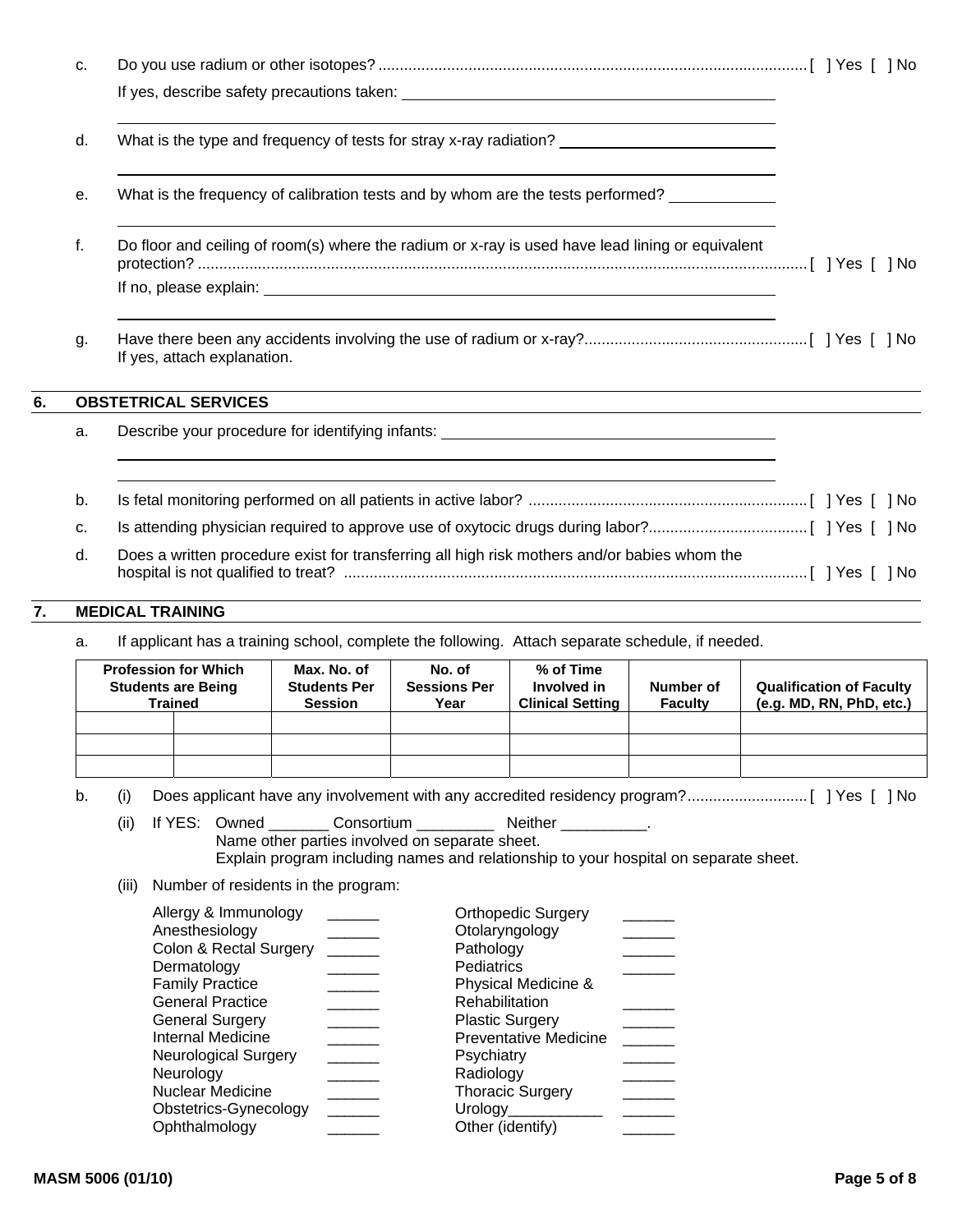#### **8. PROFESSIONAL LIABILITY INSURANCE HISTORY**

 a. Have any claims been made or incidents reported during the last 5 years against the applicant? ......... [ ] Yes [ ] No If yes, please complete the following:

| <b>Annual Policy</b><br>Period | <b>Name of Carrier</b> | <b>Deductible</b> | No. of<br><b>Claims</b> | <b>Total</b><br><b>Reserves</b> | <b>Total Paid</b><br><b>Claims</b> | <b>Total</b><br><b>Incurred</b><br><b>Losses</b> |
|--------------------------------|------------------------|-------------------|-------------------------|---------------------------------|------------------------------------|--------------------------------------------------|
|                                |                        |                   |                         |                                 | ง                                  | Ψ                                                |
|                                |                        |                   |                         | Ψ                               | Φ                                  | Ψ                                                |
|                                |                        |                   |                         |                                 | \$                                 | ۰Φ                                               |
|                                |                        |                   |                         | Φ                               | \$                                 | Φ                                                |
|                                |                        |                   |                         |                                 | \$                                 | Ψ                                                |

It is agreed that if there are any claims made or incidents reported shown above, claim(s) emanating there from will not be covered under the policy for which application is being made.

b. Do any of the losses shown in Question 8(a) exceed \$5,000? ............................................................... [ ] Yes [ ] No

If yes, attach explanation of each of the loss, including date of incident, year suit instituted or claim made, claimant, allegations, disposition and amount paid or currently reserved. Attach updated, validated loss runs by policy period.

c. List professional liability insurance carried for each of the past four years. IF NONE, STATE NONE.

| <b>Insurance</b><br>Company | <b>Policy</b><br><b>Number</b> | <b>Limits of</b><br>Liability | <b>Deductible</b> | Premium | <b>Expiration</b><br>Mo/Day/Yr | Was this a<br><b>Claims Made</b><br><b>Policy Form?</b><br>Yes | No | <b>Retro Date</b> |
|-----------------------------|--------------------------------|-------------------------------|-------------------|---------|--------------------------------|----------------------------------------------------------------|----|-------------------|
|                             |                                |                               |                   |         |                                |                                                                |    |                   |
|                             |                                |                               |                   |         |                                |                                                                |    |                   |
|                             |                                |                               |                   |         |                                |                                                                |    |                   |
|                             |                                |                               |                   |         |                                |                                                                |    |                   |

- d. Is the applicant aware of any act, error or omission in professional services which may result in a malpractice claim or suit being made or brought against the applicant? ................................................ [ ] Yes [ ] No If yes, attach explanation. It is agreed that if there is knowledge of any act, error or omission, claim(s) emanating therefrom will not be covered under the policy for which application is being made.
- e. Does the applicant currently participate in or plan to participate in a state patient compensation fund, health care stabilization fund or other governmentally established malpractice liability funding mechanism? ............................................................................................................................................ [ ] Yes [ ] No

## **PART III - COMPLETE ONLY IF GENERAL LIABILITY COVERAGE IS DESIRED**

#### **1. PREMISES - HOSPITAL SAFETY**

a. Identify all buildings by use - i.e., Hospital, Clinic, Extended Care Facility, etc.

| <b>Buildings by Use</b> | <b>Total Beds</b> | No. Of Fire<br><b>Divisions</b> | <b>Date Built</b> | No. Of<br><b>Stories</b> | <b>Fire Resistive</b><br><b>Construction</b><br>Yes No       | <b>Complete Sprinkler</b><br><b>System</b><br>Yes No |
|-------------------------|-------------------|---------------------------------|-------------------|--------------------------|--------------------------------------------------------------|------------------------------------------------------|
|                         |                   |                                 |                   |                          |                                                              |                                                      |
|                         |                   |                                 |                   |                          | $\begin{bmatrix} 1 & 1 \end{bmatrix}$                        | $\begin{bmatrix} 1 & 1 \end{bmatrix}$                |
|                         |                   |                                 |                   |                          | $\begin{array}{ccc} \square & \square & \square \end{array}$ |                                                      |
|                         |                   |                                 |                   |                          |                                                              |                                                      |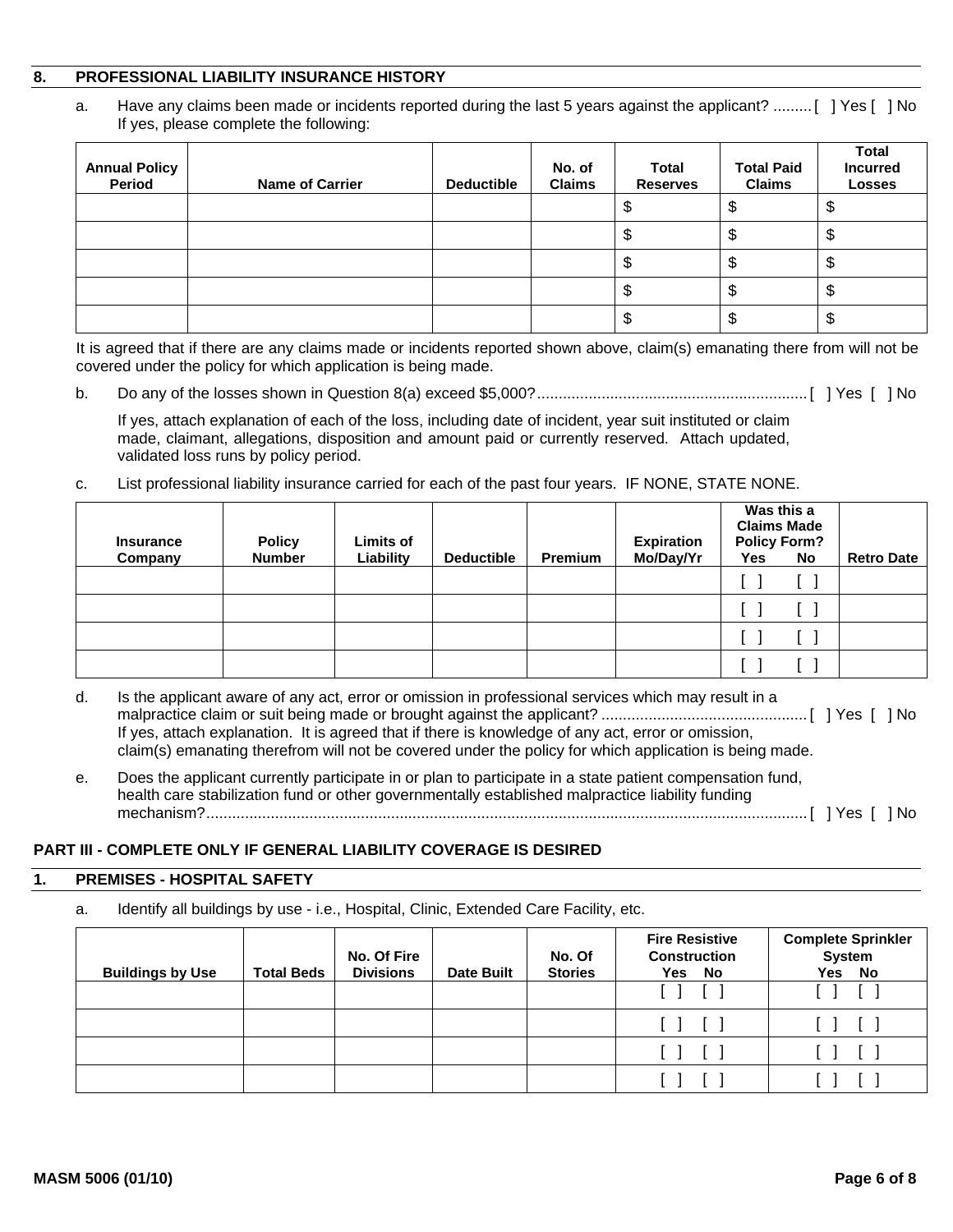b. All other premises owned, leased or occupied by the Applicant. Attach separate schedule, if needed.

|    | <b>Address</b>                                         |                    | <b>Use</b> | <b>Date Built</b> | No. Of<br><b>Stories</b> | <b>Fire Resistive</b><br><b>Construction</b><br>Yes<br>No<br>$\begin{bmatrix} \end{bmatrix}$                                                                                                                                                                                                                                                                        | <b>Complete Sprinkler</b><br><b>System</b><br>Yes No<br>$\begin{bmatrix} 1 \end{bmatrix}$                          |
|----|--------------------------------------------------------|--------------------|------------|-------------------|--------------------------|---------------------------------------------------------------------------------------------------------------------------------------------------------------------------------------------------------------------------------------------------------------------------------------------------------------------------------------------------------------------|--------------------------------------------------------------------------------------------------------------------|
|    |                                                        |                    |            |                   |                          | $\begin{bmatrix} \end{bmatrix}$<br>$\begin{bmatrix} \end{bmatrix}$                                                                                                                                                                                                                                                                                                  | $\Box$<br>$\Box$                                                                                                   |
|    |                                                        |                    |            |                   |                          | $\begin{bmatrix} \end{bmatrix}$<br>$\begin{bmatrix} 1 \end{bmatrix}$                                                                                                                                                                                                                                                                                                | $\begin{bmatrix} \end{bmatrix}$<br>$\Box$                                                                          |
|    |                                                        |                    |            |                   |                          | $\begin{bmatrix} \end{bmatrix}$<br>$\begin{bmatrix} 1 \end{bmatrix}$                                                                                                                                                                                                                                                                                                | $\begin{bmatrix} 1 \end{bmatrix}$<br>$\begin{bmatrix} 1 \end{bmatrix}$                                             |
| c. |                                                        |                    |            |                   |                          |                                                                                                                                                                                                                                                                                                                                                                     |                                                                                                                    |
| d. |                                                        |                    |            |                   |                          |                                                                                                                                                                                                                                                                                                                                                                     |                                                                                                                    |
| е. |                                                        |                    |            |                   |                          |                                                                                                                                                                                                                                                                                                                                                                     |                                                                                                                    |
| f. | Are all patient care facilities equipped with:         |                    |            |                   |                          |                                                                                                                                                                                                                                                                                                                                                                     |                                                                                                                    |
|    | (i)                                                    |                    |            |                   |                          |                                                                                                                                                                                                                                                                                                                                                                     |                                                                                                                    |
|    | (ii)                                                   |                    |            |                   |                          |                                                                                                                                                                                                                                                                                                                                                                     |                                                                                                                    |
|    | (iii)                                                  |                    |            |                   |                          |                                                                                                                                                                                                                                                                                                                                                                     | Exit doors of at least 42 inches width from all sleeping, diagnostic and treatment rooms?[ ] Yes [ ] No            |
|    | (iv)                                                   |                    |            |                   |                          |                                                                                                                                                                                                                                                                                                                                                                     |                                                                                                                    |
|    | (v)                                                    |                    |            |                   |                          |                                                                                                                                                                                                                                                                                                                                                                     |                                                                                                                    |
|    | (vi)                                                   |                    |            |                   |                          |                                                                                                                                                                                                                                                                                                                                                                     |                                                                                                                    |
|    | PRODUCT/SERVICES INDEMNIFICATION                       |                    |            |                   |                          |                                                                                                                                                                                                                                                                                                                                                                     |                                                                                                                    |
| a. | Estimated annual sales of medical equipment supplies:  |                    |            |                   |                          | $\begin{picture}(20,10) \put(0,0){\vector(1,0){100}} \put(15,0){\vector(1,0){100}} \put(15,0){\vector(1,0){100}} \put(15,0){\vector(1,0){100}} \put(15,0){\vector(1,0){100}} \put(15,0){\vector(1,0){100}} \put(15,0){\vector(1,0){100}} \put(15,0){\vector(1,0){100}} \put(15,0){\vector(1,0){100}} \put(15,0){\vector(1,0){100}} \put(15,0){\vector(1,0){100}} \$ |                                                                                                                    |
| b. | Estimated annual rental receipts of medical equipment: |                    |            |                   |                          | $\frac{1}{2}$                                                                                                                                                                                                                                                                                                                                                       |                                                                                                                    |
| c. |                                                        |                    |            |                   |                          | Estimated annual receipts from servicing equipment of others: \$__________________                                                                                                                                                                                                                                                                                  |                                                                                                                    |
| d. |                                                        |                    |            |                   |                          |                                                                                                                                                                                                                                                                                                                                                                     | Do you obtain revenue from contracting with others for services (i.e., laundry, food, maintenance)? [ ] Yes [ ] No |
|    | If yes, sales from service contract:                   |                    |            |                   |                          | $\frac{1}{2}$                                                                                                                                                                                                                                                                                                                                                       |                                                                                                                    |
| е. |                                                        |                    |            |                   |                          |                                                                                                                                                                                                                                                                                                                                                                     |                                                                                                                    |
|    |                                                        |                    |            |                   |                          |                                                                                                                                                                                                                                                                                                                                                                     |                                                                                                                    |
| f. | Describe other products or services:                   |                    |            |                   |                          |                                                                                                                                                                                                                                                                                                                                                                     |                                                                                                                    |
|    |                                                        |                    |            |                   |                          |                                                                                                                                                                                                                                                                                                                                                                     |                                                                                                                    |
|    | <b>HISTORY</b>                                         |                    |            |                   |                          |                                                                                                                                                                                                                                                                                                                                                                     |                                                                                                                    |
|    | Provide general liability loss experience.             |                    |            |                   |                          |                                                                                                                                                                                                                                                                                                                                                                     |                                                                                                                    |
| a. | Frequency for each of the last 2 years.                |                    |            |                   |                          |                                                                                                                                                                                                                                                                                                                                                                     |                                                                                                                    |
|    | Annual<br><b>Policy Period</b>                         | Name<br>of Carrier |            |                   | No. of<br><b>Claims</b>  | <b>Total Incurred Losses</b><br>(Paid Loss & Reserves)                                                                                                                                                                                                                                                                                                              |                                                                                                                    |
|    |                                                        |                    |            |                   |                          |                                                                                                                                                                                                                                                                                                                                                                     |                                                                                                                    |